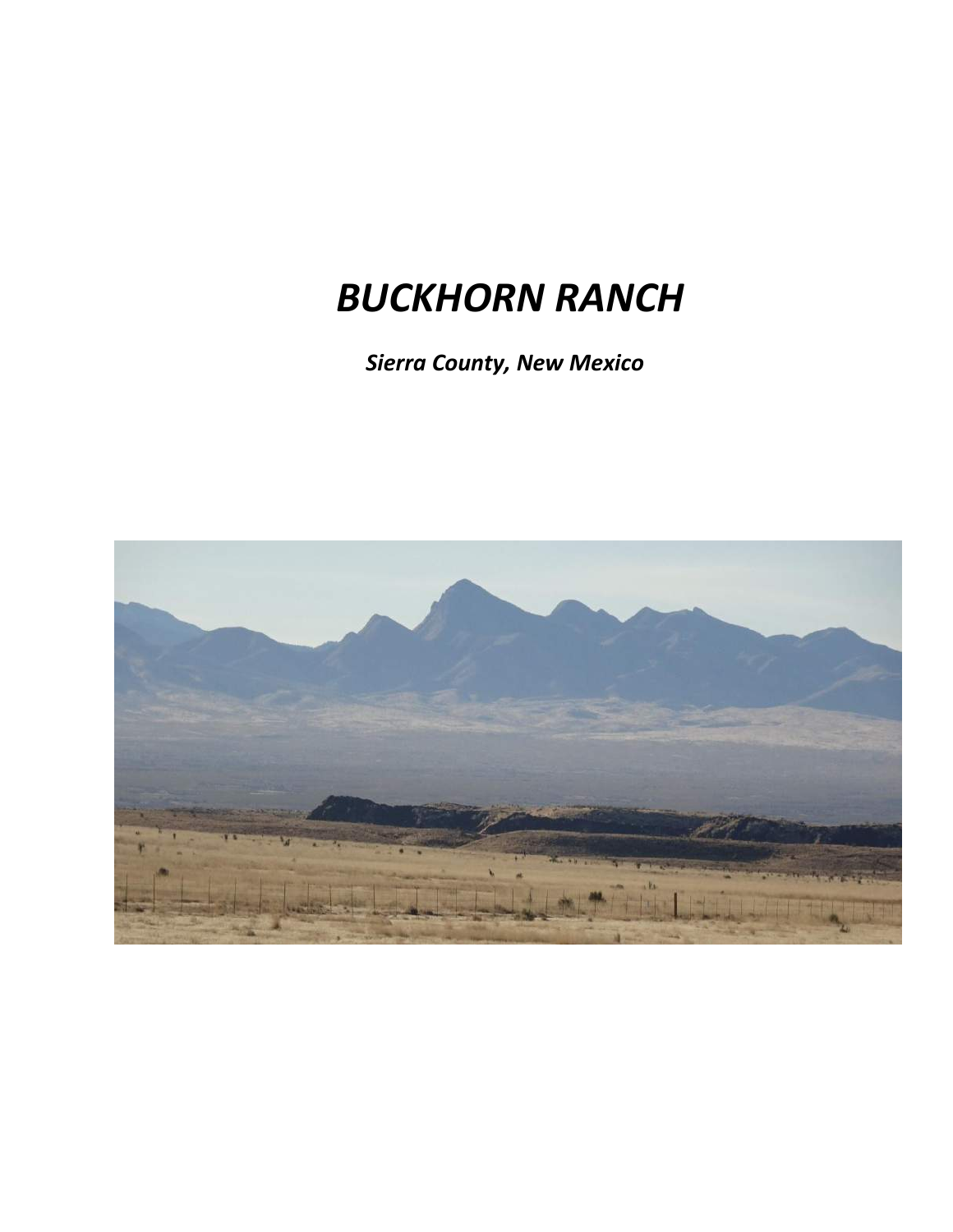

### **GENERAL DESCRIPTION**

The 42,000+ acre Buckhorn ranch was established in 1929 and has been in the family ever since. The headquarters include an approximately 3500 square foot home, shop, hay barn, saddle house, stalls, corrals, roping arena and round pen. The home has 3 bedrooms, 3 baths, an open living/dining room, mudroom, office, and laundry room. The kitchen has modern stainless appliances and a working wood cook stove.



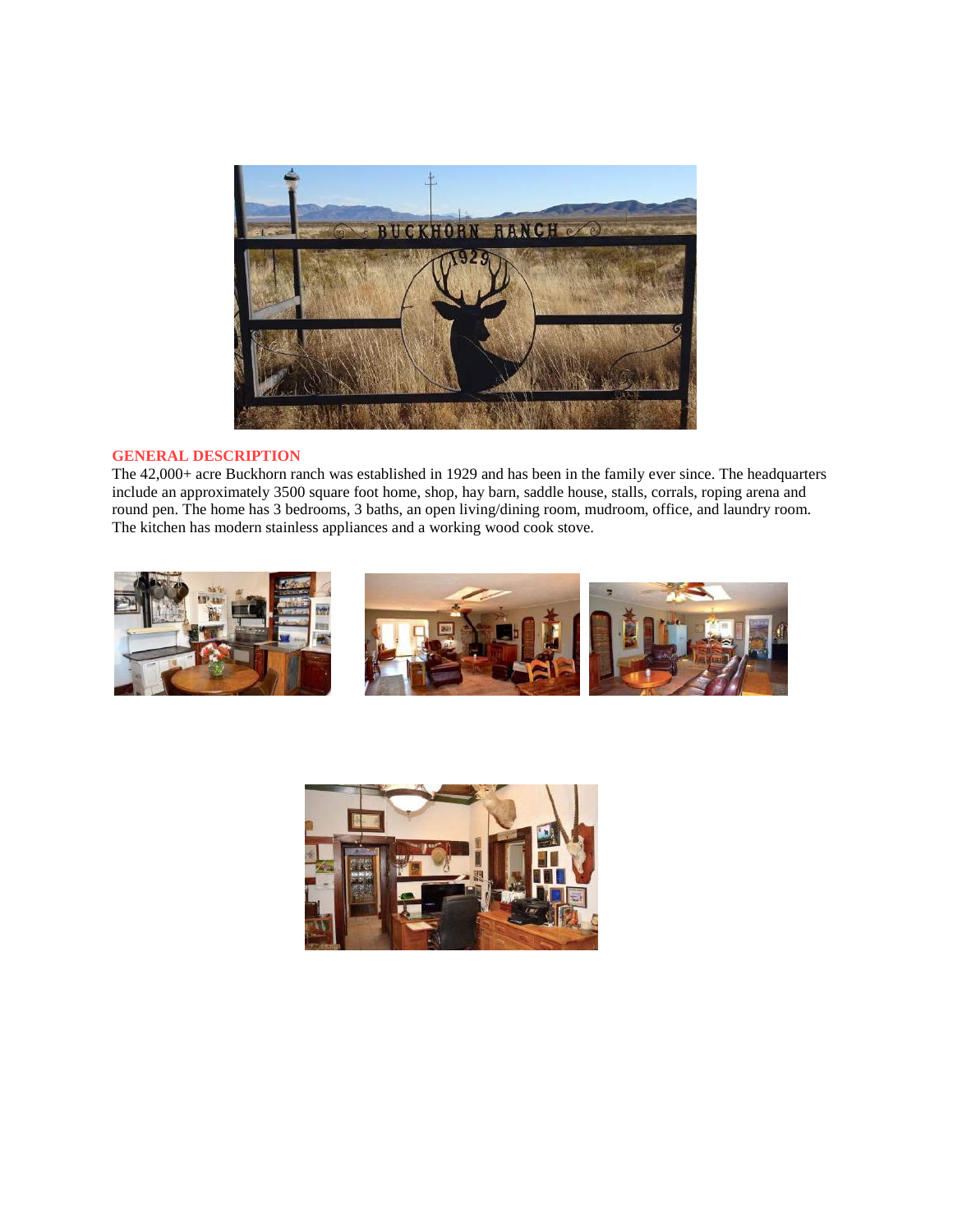

The Buckhorn ranch has been managed intensively under the concepts of Holistic Management/Regenerative grazing since 1990. There are a total of 44 pastures plus the 18 section Malpais pasture. The Malpais pasture is generally grazed in the winter months and the other pastures are grazed an average of one week each and rested approximately four to eight months before being grazed again. This type of grazing management allows for flexibility based on climatic conditions and livestock needs. The ranch is recipient of numerous Stewardship Awards.





#### **ACREAGE**

The Buckhorn ranch is 42,147+/- acres in size and consists of 1,120+/- deeded acres, 5,194+/- acres leased from New Mexico State Land Office, 33,633+/- acres leased from the Bureau of Land Management, and 2,300+/- acres of uncontrolled (free use) land.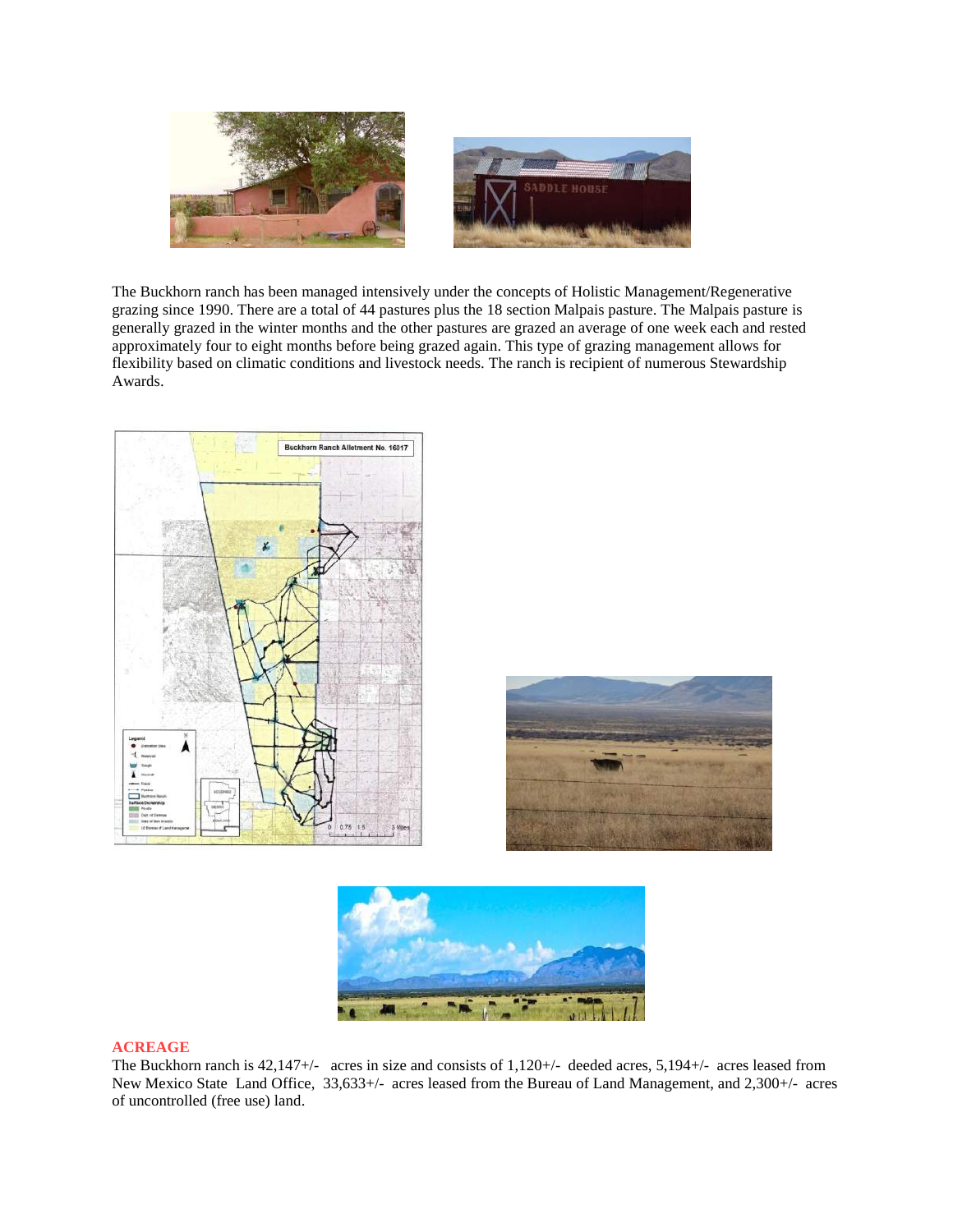#### **LOCATION**

The ranch is located approximately 45-50 miles SSW of San Antonio, NM and 40 miles east of Truth or Consequences, NM and is accessible by State and County roads. Truth or Consequences (often abbreviated as T or C) is the county seat of Sierra County with a population of 5753. Formerly known as Hot Springs, it is noted for its hot springs spas. The school system is K-12 and the nearest college is New Mexico State University located about 70 miles south in Las Cruces, NM. Shopping and ranch supplies are readily available in T or C.





The ranch is bordered on the east by the White Sands Missile Range and on the west by the Pedro Armendaris Land Grant.

White Sands Missile Range(WSMR) is the largest overland military test range in the United States, occupying some 3,200 square miles of southern New Mexico. With more than 60 years experience in rocket and weapons system test and development this installation was established as the place to test rocket technology emerging from World War II. WSMR is where Trinity Site is located and where the first atomic bomb was tested on July 16, 1945.

Due to the proximity of the ranch adjacent to WSMR, the US government determined through flight safety analysis that a requirement exists to evacuate human beings from lands owned or under the control of the rancher when testing of military missiles and other equipment occurred. Under an Evacuation Agreement between the government and the rancher, the evacuations will not exceed 12 consecutive hours nor occur on two consecutive days. There would be no more than 25 firing periods per year and no more than 6 firing periods in any month. The rancher will receive as baseline compensation for complying with evacuation notices an annual payment of \$32,508.67. In addition, the rancher will receive reimbursements of \$531 for night evacuations or \$339 for daytime evacuations.

#### AREAS OF INTEREST

-The Buckhorn Ranch is located less than an hour away from *Elephant Butte Lake;* New Mexico's largest reservoir. Elephant Butte Lake offers fishing, boating, and water skiing.

-The Pedro Armendaris Land Grant consists of 358,643 acres and was awarded to Pedro Armendariz in 1819 by the Governor of Mexico. The land grant has gone through a number of owners and is currently owned by Ted Turner.

-The Jornada del Muerto desert is a wide and long stretch of flat desert landforms about 100 miles from north to south. The desert runs between the Oscuro Mountains and San Andres Mountains on the east, and the Fra Cristobal and Caballo Mountains on the west. El Camino Real, about 20 miles west of the Buckhorn ranch, was a trade route from Mexico City to Santa Fe, NM that traversed the Jornado del Muerto. The Jornado del Muerto name probably originated due to the complete lack of water, grazing, and firewood on the route through this area. Although quite flat, the Jornada del Muerto took several days to a week to cross and presented great difficulties to the earliest Spanish travelers who were on foot with carts or wagons pulled by oxen.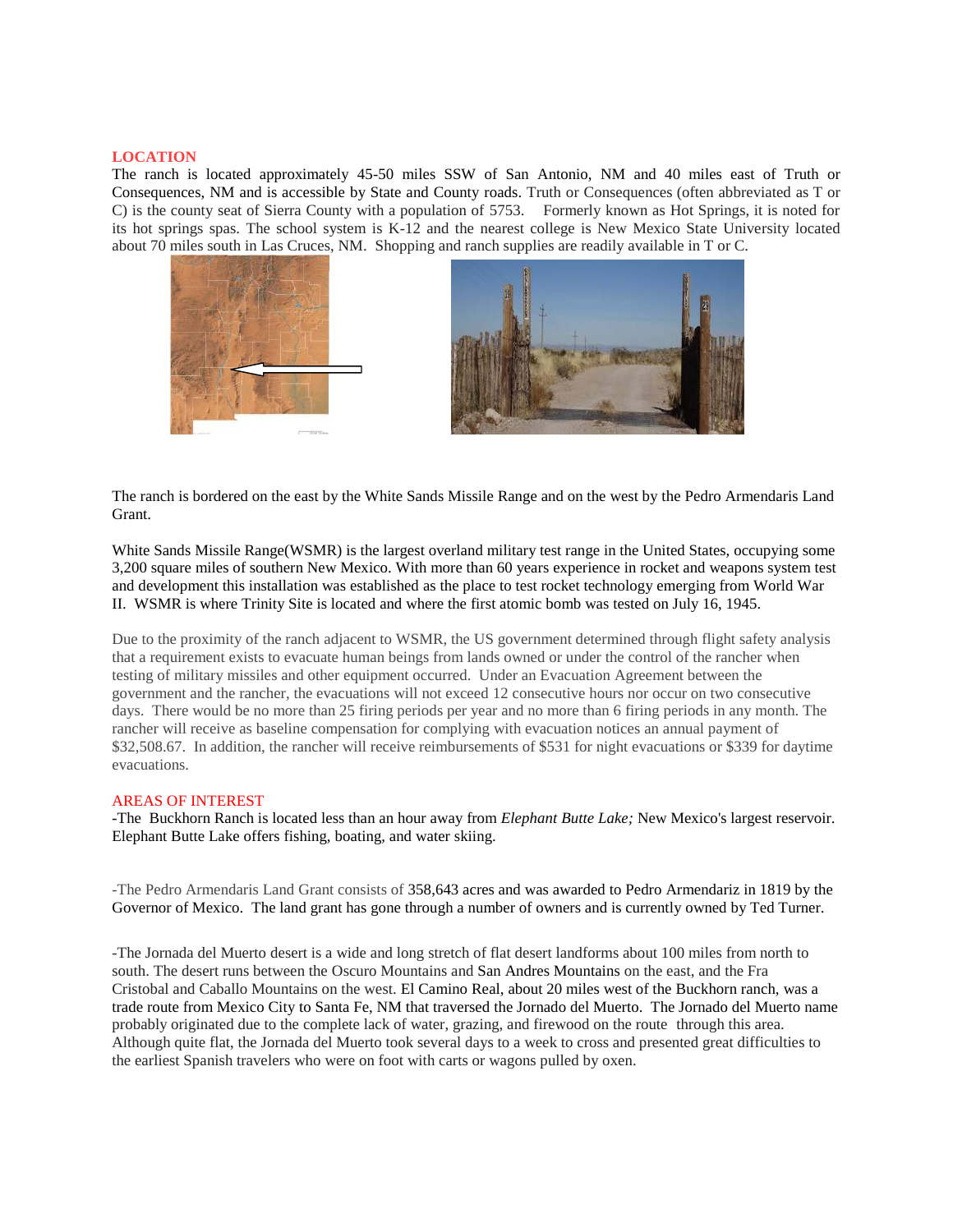-Spaceport America is located approximately 38 miles south of the Buckhorn ranch. It is the worlds first purposebuilt commercial spaceport in the world. The launch facility is owned by the New Mexico Spaceport Authority with a goal to develop space transportation, aerospace operations, research, and development for the nations space sector.

-The ranch is about 133 miles from Ruidoso, NM where the worlds richest Quarter Horse race occurs on Labor Day. Horse racing takes place during the summer months and skiing on Sierra Blanca Ski Area during the winter months. Sierra Blanca is the southern most ski area in the United States and can be seen from the ranch on a clear day.

-Founded in 1984, Gruet Winery specializes in Méthode Champenoise sparkling wines. Family owned and run, the Engle, New Mexico-based winery is located about 25 miles west of the ranch and produces Pinot Noir and Chardonnay-based sparkling wines and a small collection of still wines, with roots originating from Gilbert Gruet's Champagne house in Bethon, France. More than 25 vintages later, Gruet Winery has achieved unprecedented acclaim and remains a favorite of the nation's top sommeliers.

#### **VEGETATION**

The ranch has a wide variety of grass, shrub, and forbs. Some of the more common grass species include black grama, blue grama, sideoats grama, sand dropseed, mesa dropseed, alkali sacaton, bush muhly, wolf tail, Arizona cottontop, etc.

Shrub species include Mormon tea, four-wing saltbush (Chamise), broom snakeweed, creosote bush, apache plume, mariola, cactus, soaptree yucca, etc.

Bureau of Land Management condition and trend studies from 1982 to 2014 indicate that bare ground on gravelly soils has decreased 10% and litter covering the soil has increased by 43%.. Bare ground on another gravelly site decreased by 22.5% and litter increased by 29%. The improvement in ecologic conditions are the result of the grazing management implemented on the ranch since 1990 where one herd of cattle are grazed in a pasture for short periods of time and rested for long periods of time.



#### **SOILS**

The soils are mostly gravelly loam, gravelly, sandy, and malpais. These soils are moderately rolling to moderately sloping. The Bureau of Land Management rate the soils on the Buckhorn ranch as stable. The conditions on all the ecological sites assessed are sustainable and productive with stable natural drainages.

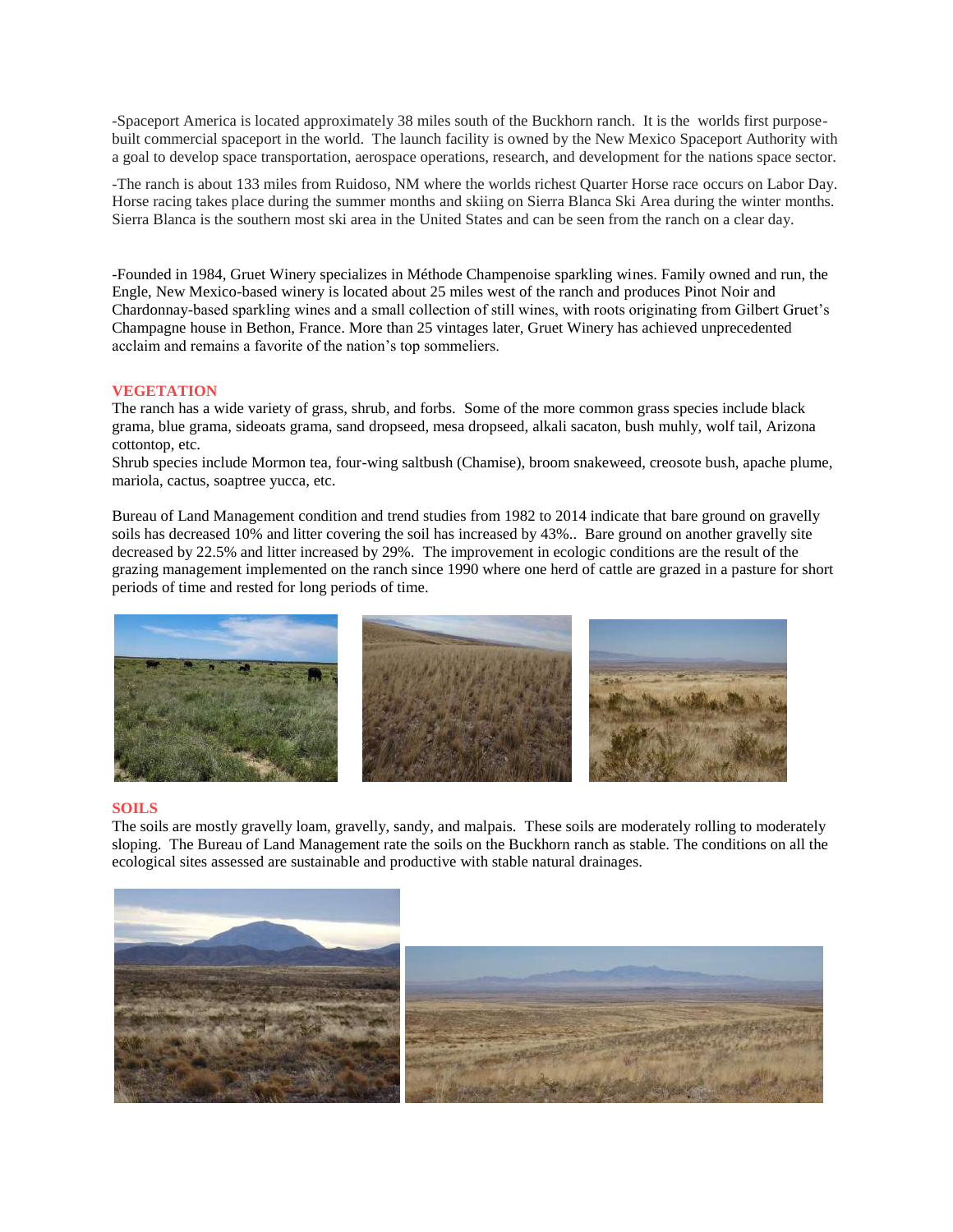#### **GRAZING CAPACITY**

The Buckhorn ranch is rated by the Bureau of Land Management (BLM) at 504 animal units (1  $AU = 1$  cow and calf) year round or 5,020 animal unit months. The current grazing fee is \$1.35 per animal unit month. The BLM grazing fee is subject to change from year to year based upon a formula derived from economic conditions in the livestock industry. The BLM grazing fee is paid "after the fact"; the fee is paid based upon the *actual number of livestock that were grazed on the ranch* instead of being paid at the beginning of the grazing year based on estimated numbers.

The New Mexico State Land grazing lease is a renewable 5 year lease which costs \$4547 annually. The grazing fee rate is also subject to a formula based upon economic conditions in the livestock industry.

#### **RANGE IMPROVEMENTS**

The ranch map will show the location of the following range improvements.

The Buckhorn ranch has an extensive fencing and water system. The interior fences are two wire electric; a hot and a ground wire, and are very effective in confining livestock for rotation through the pastures while allowing wildife to cross unimpeded. All boundary fences are barbed wire and in good condition.



The water system consists of 30 miles of pipeline connected to seven wells, 18 livestock drinkers ramging from 700 to 1000 gallons, and 200,000 gallons of storage. Three solar and 1 electric booster pumps move the water to where the cattle rotate through 44 pastures.

The pipeline system consists of  $1 \frac{1}{4}$ " polyethelene pipe,  $1 \frac{1}{2}$ " polyethelene pipe, 2" polyethelene pipe, and  $1 \frac{1}{2}$ " PVC and provides more than adequate water for one herd of livestock. In addition, there are five wells currently not utilized in the pipeline system that can be tied into the pipeline for additional water if needed. The following is a breakdown of the water system:

\*North Well---this is a strong well, 120 ft deep, and is presently not in service. Baca Well provides water for a 10,000 gallon fiberglass lined storage tank and a 1,000 gallon drinker at this location. Water is also furnished to Crater 2 well located in the Malpais pasture

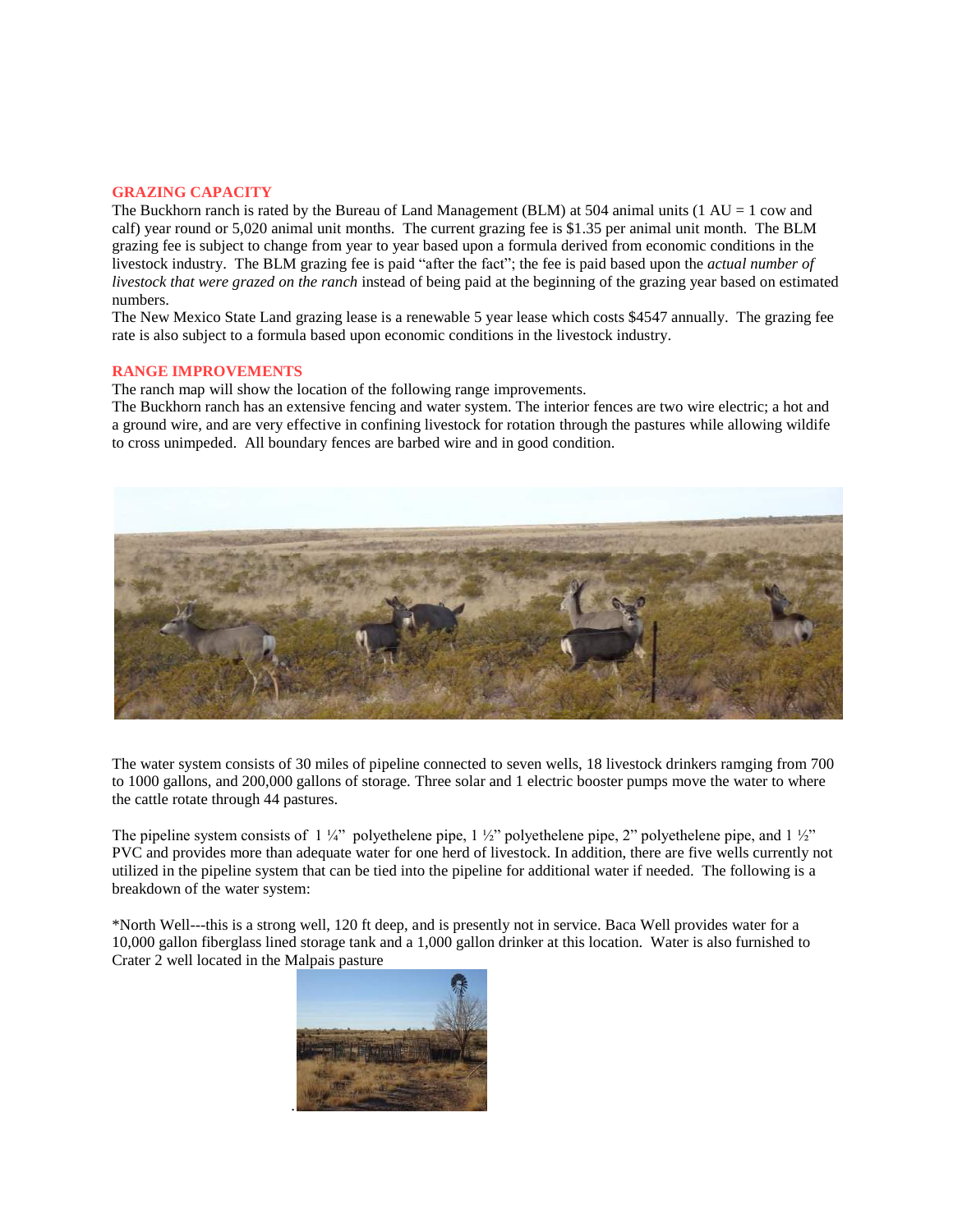\*Crater 2 Well---This well is 180 ft deep and is not in service. There is a 10,000 gallon fiberglass storage and 700 gallon tire drinker at this location.

\*Crater 1 Well---This is a strong well drilled in 2015 to 190 ft in depth. It has a solar pump (6 gallon per minute), a 20,000 gallon fiberglass lined storage and 750 gallon drinker.

\*Baca Well---This well is 90 ft in depth with a 40 ft water level. Powered by a 13 gallon/minute solar pump with a 10,000 gallon metal storage and a 1000 gallon drinker.

\*Fuller Well--- is 90 ft deep with a 40 foot water level. It has a solar pump (6 gallon/minute) with a 20,000 gallon fiberglass lined storage and two 750 gallon fiberglass lined drinkers. There is also a solar booster at 6 gallons per minute. There is also a windmill not in service and which is 90 ft deep with a 40 foot water level. The shipping pens, working corrals, and livestock scales are located here.



\*Malpais Well---90 feet deep with a 40 foot water level and a solar pump (6 gallon/minute). Also has a 15,000 gallon fiberglass lined storage and two 1000 gallon drinkers.

\*5 mile drinker---this is a 1000 gallon drinker.

\*Middle well---this is a weak well at 120 ft depth. There is a solar booster pump (6 gallon/minute) with a 20,000 gallon metal storage and a 1000 gallon drinker and an earthen tank which furnishes water year round.



\*AAA---is a 10,000 gallon metal storage and 1000 gallon drinker. An earthen tank furnishes water seasonally.

\*Lasso---a 10,000 gallon fiberglass storage with a solar booster pump (6 gallon/minute) and a 1000 gallon tire drinker.

\*TJ's---is a 1000 gallon drinker.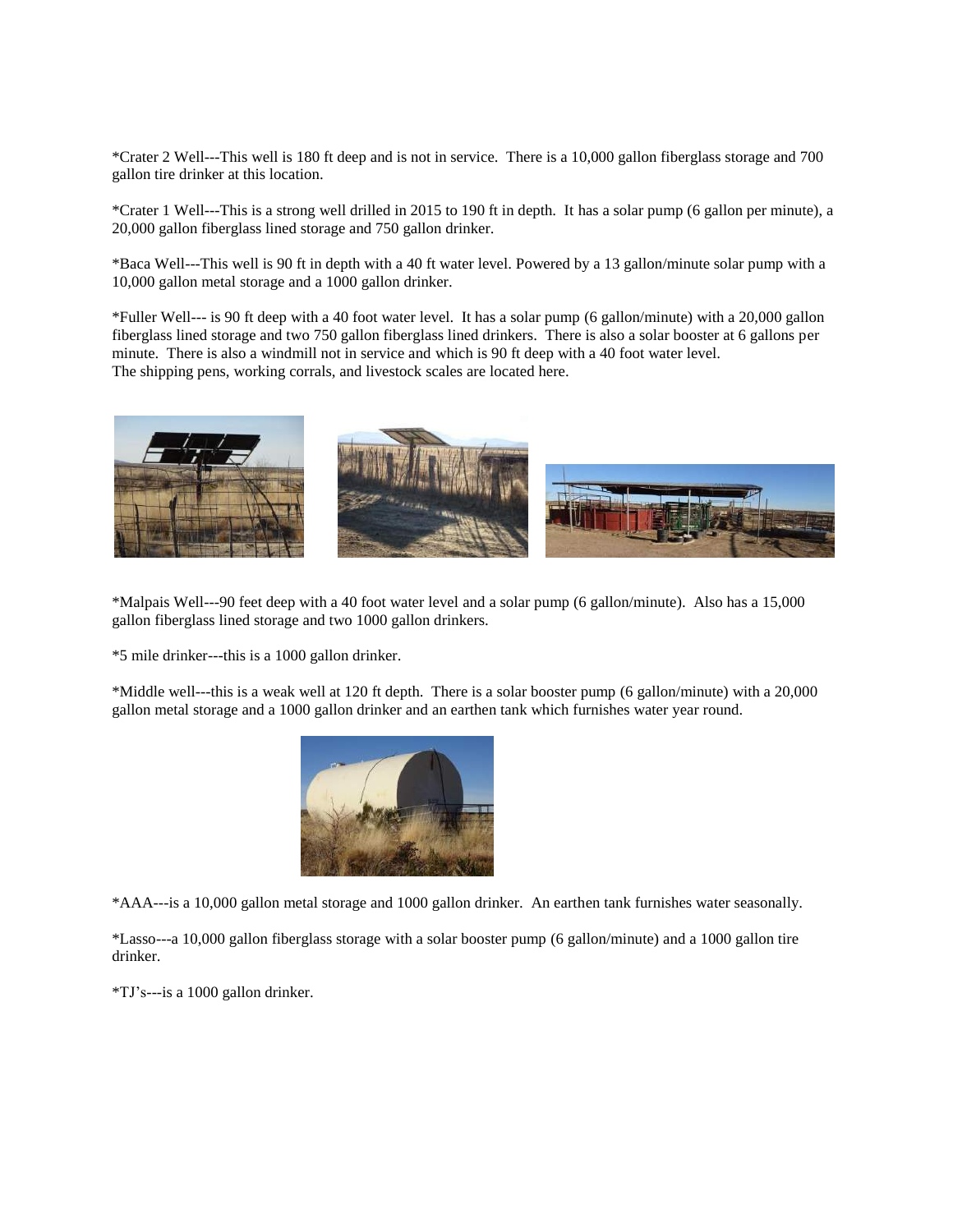\*Mare---is a 20,000 gallon steel storage tank with a 1000 gallon tire drinker





\*HQ---Has one strong well 190 ft in depth and a 100 foot water level powered by 220V ½ hp submersible pump. There is also one weak well 190 ft in depth and a 100 foot water level powered by a 220V ½ hp submersible pump. Another well is 480 ft in depth and 140 foot water level powered by a 220V ¾ hp submersible pump. One weak well 100 ft in depth is not in service.

An electric 1 ½ hp booster pump and 25,000 gallon fiberglass lined storage and three 750 gallon drinkers. An earthen tank provides seasonal water.

The HQ is where the home is located with corrals, stalls, loading chute, roping arena, and a large round pen.

\*Mountain tank---has a 10,000 gallon steel storage tank and a 1000 gallon drinker.



Over the past 20 years, the Buckhorn ranch has treated 11,595 acres of brush control that has eliminated about 90% of the creosote. This practice reduces brush competing with grass for water and nutrients which improves the productivity of the ranch. The photo below shows the Pedro Armendaris ranch in the background where the creosote has not been controlled. The foreground shows where the creosote has been controlled and the grass has responded to the brush control as well as from grazing management. The map shows the total area of creosote brush control on the Buckhorn ranch.



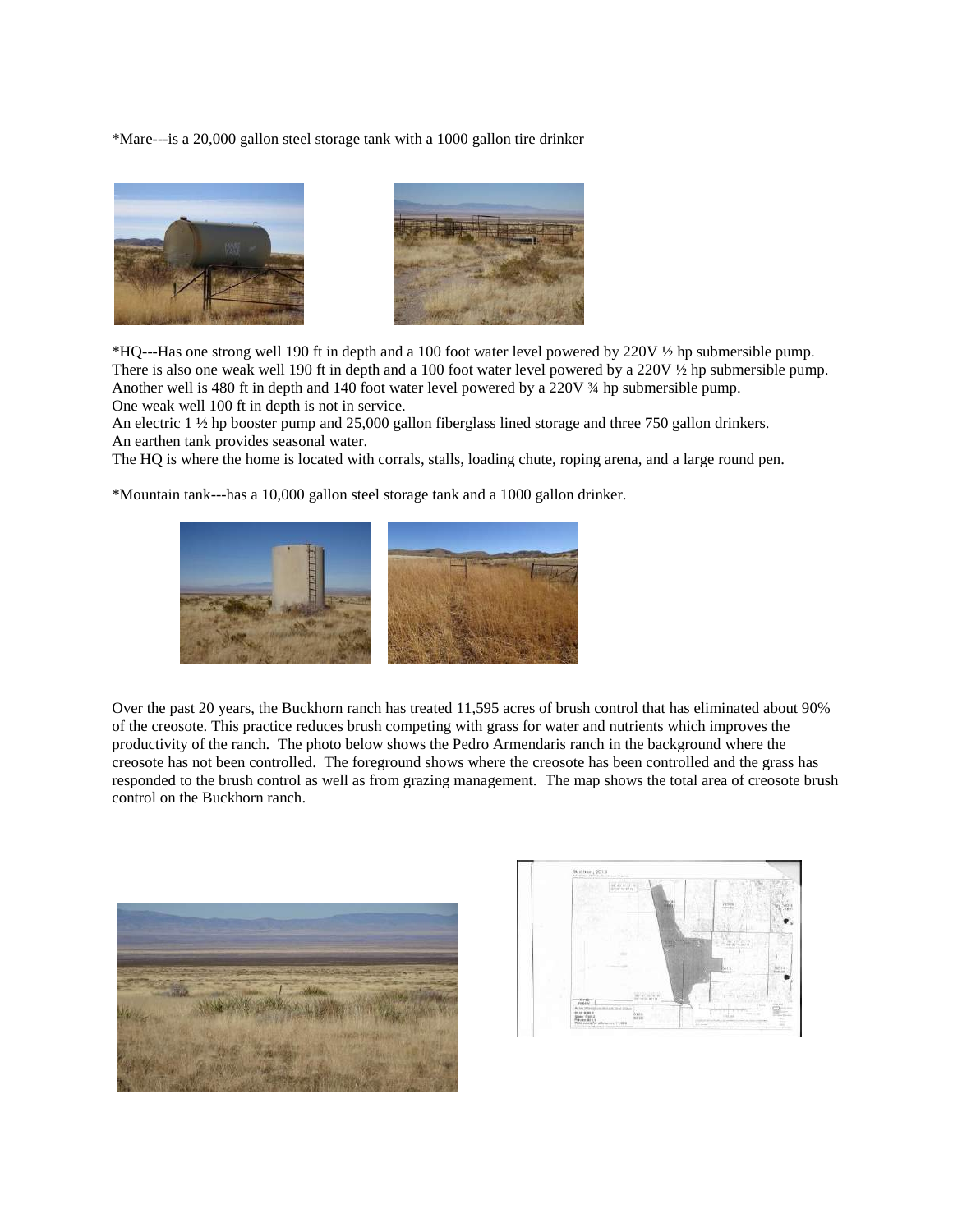#### **TERRAIN**

Topography of the ranch ranges from 6200 feet in the San Andres foothills in the southern part of the ranch, to 4000-4500 feet on the north end of the ranch in the Malpais pasture. This gives the ranch a 16 mile long sloping northern aspect. North facing slopes receive less exposure to the sun, therefore being generally cooler which favorably impacts soil temperature, evaporation, and vegetative growth.

The landscape consists of long, gentle sloping ridges north to south, with draws and drainages in between the ridges.



#### **CLIMATE**

There aren't any current National Weather Service(NWS) stations in the close vicinity of the ranch. However, old NWS records at Engle, 20 miles to the west of the ranch, from 1894-1988, showed an average of 10.76 inches of precipitation.

Bosque del Apache NWS, which is approximately 40 miles northwest of the ranch, shows annual precipitation to be 8.72 inches from 1894-2021.

Winters are moderate with snowfall below four inches, although, some years the ranch can receive snowfall of a foot or more. The snow will generally melt rapidly over a couple of days. With the one-herd grazing system in place, there is only one to two troughs that are being used by the cattle at any one time so there are very few days when ice in the troughs has to be broken.

Temperatures will range between 90-100 degrees in the summer to 60-70 degrees at night.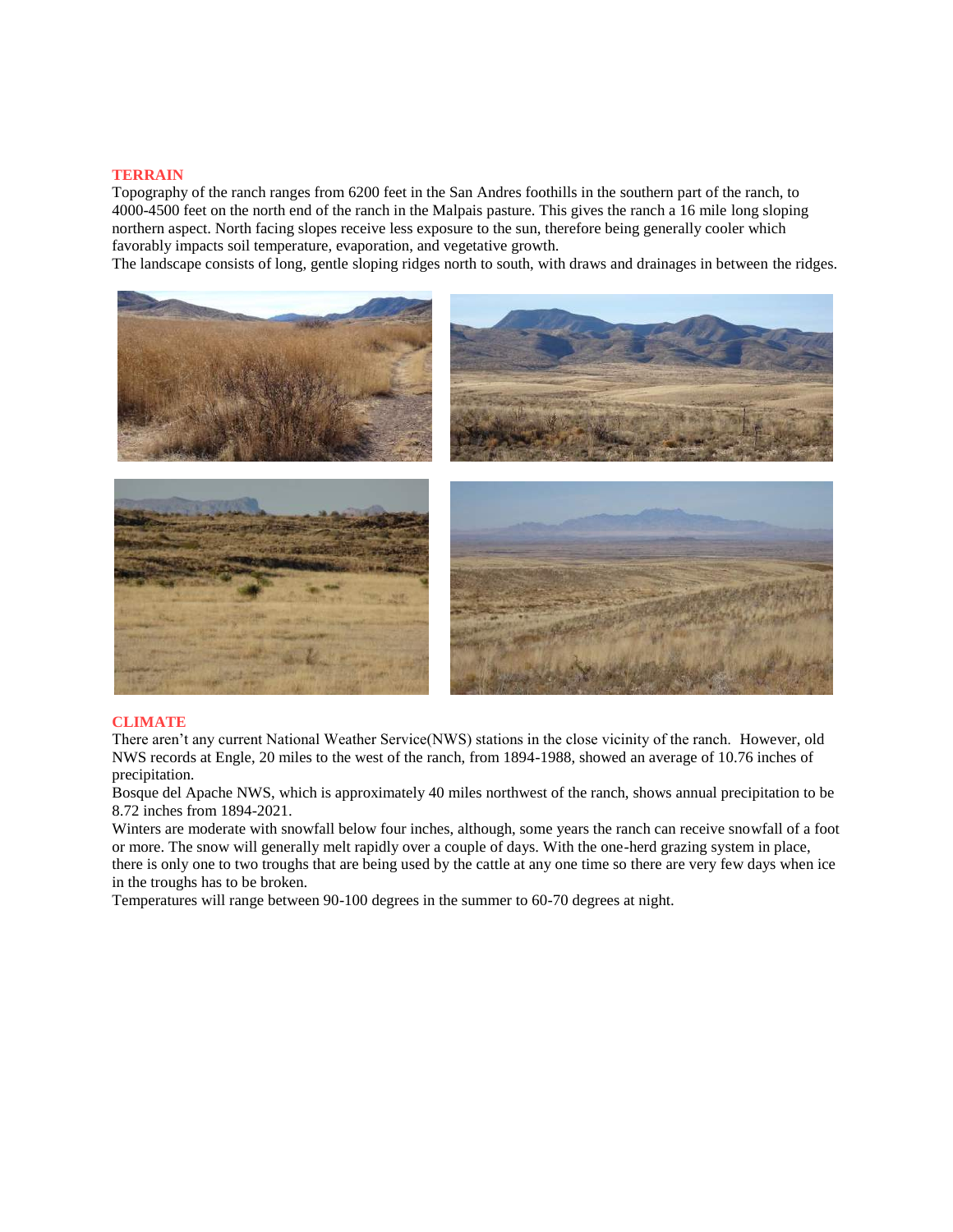## **WILDLIFE**

Because the ranch lies between White Sands Missile Range and the Pedro Armendaris Land Grant, and because of the availability of water on the ranch, big game species such as oryx, mule deer, and antelope are attracted to and migrate onto the ranch.





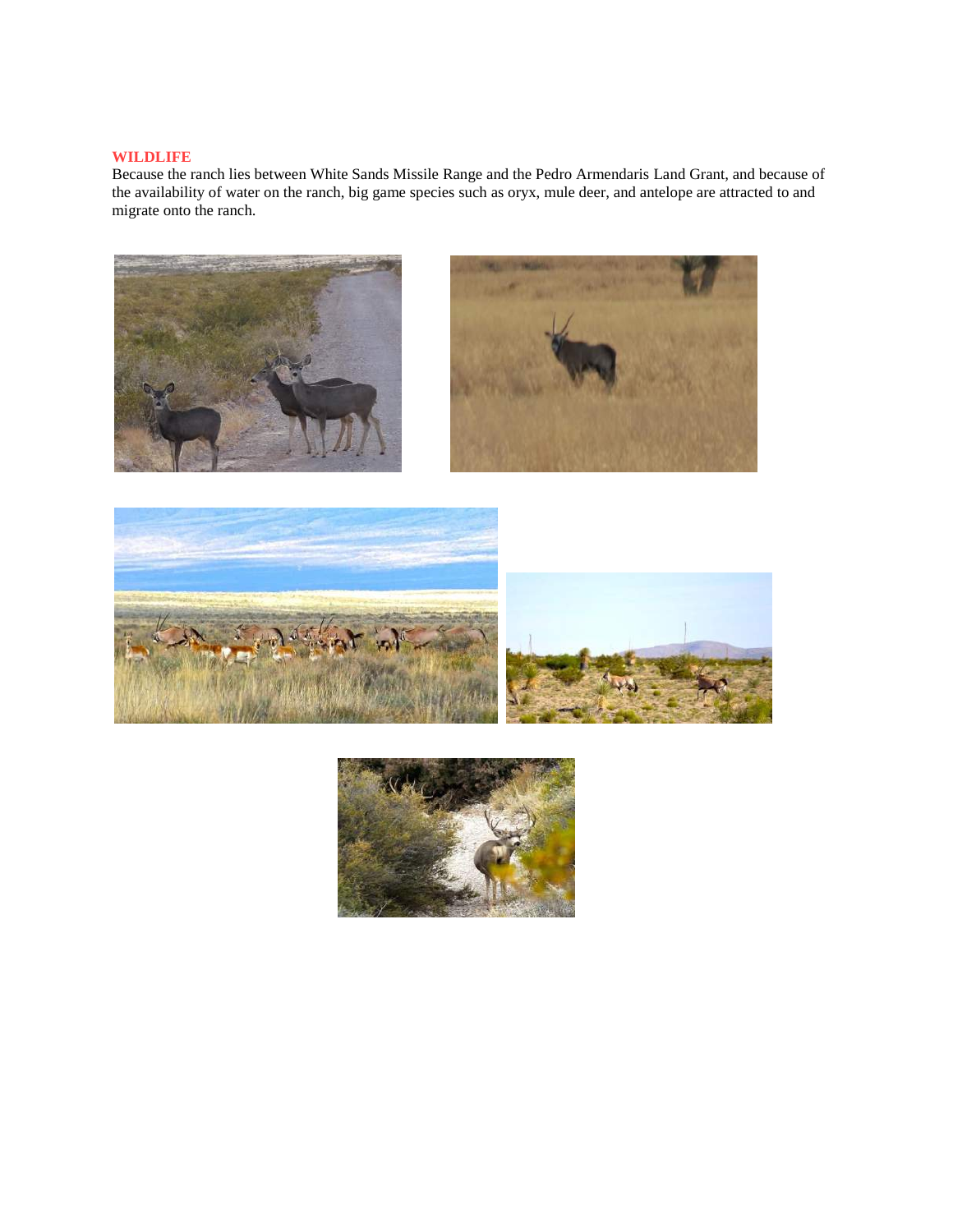## **TAXES**

# **PRICE**

\$3,500,000

- This equates to an investment of \$6,945 per animal unit as compared to \$10,000-20,000 per animal unit for an all deeded ranch.

Email **tom@sidwellfarmandranch.com** or call Tom Sidwell, 575-403-6903

# **SIDWELL FARM AND RANCH REALTY, LLC**

[www.sidwellfarmandranch.com](http://www.sidwellfarmandranch.com/)

 **Tom Sidwell, Broker**

 **6237 Hwy 209**

 **Tucumcari, NM 88401**